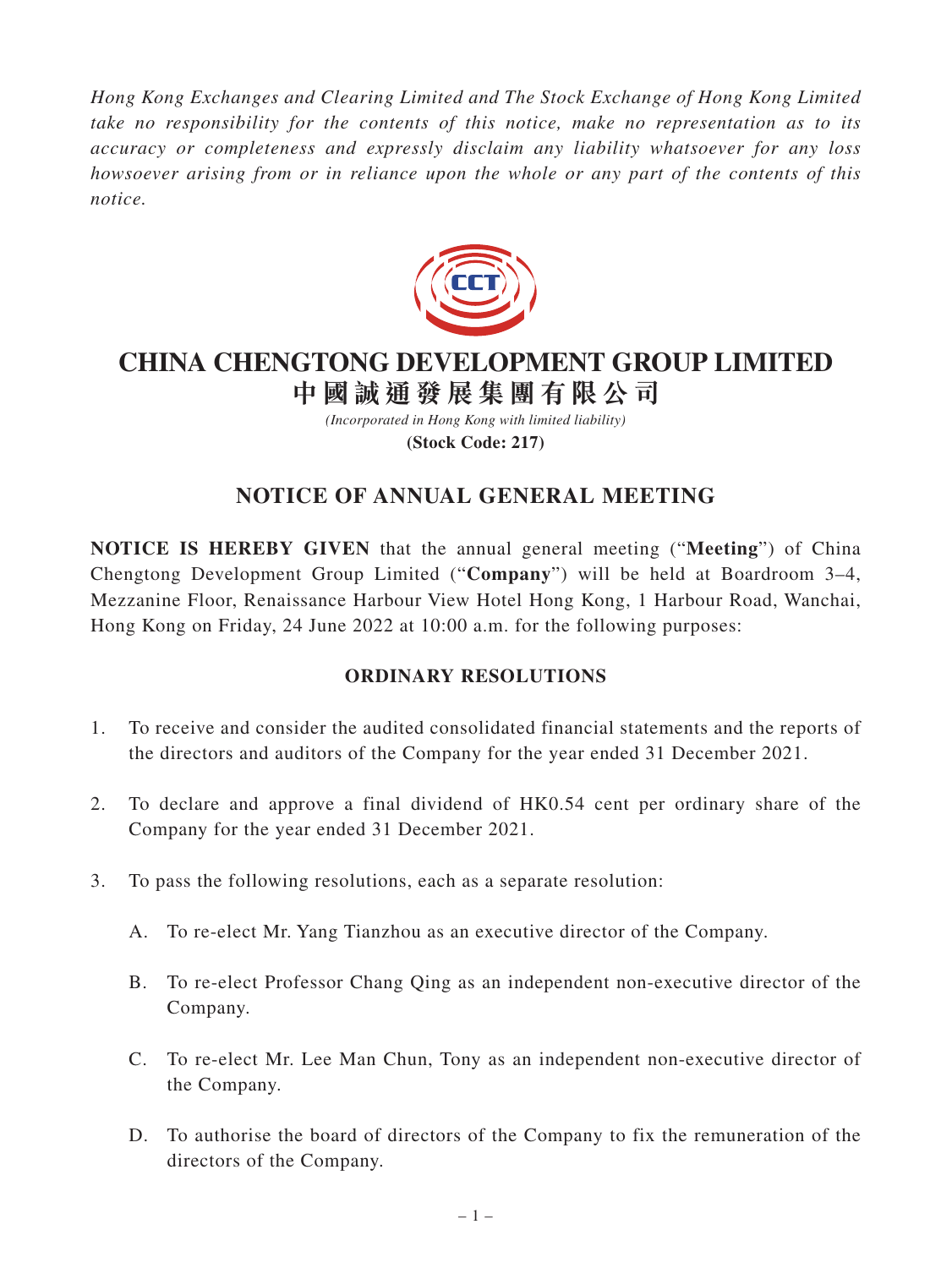4. To re-appoint Messrs. BDO Limited as the auditors of the Company and to authorise the board of directors of the Company to fix their remuneration.

To consider and, if thought fit, pass, with or without modifications, the following resolutions as ordinary resolutions:

### 5. "**THAT**:

- (a) subject to paragraph (c) of this resolution, pursuant to Sections 140 and 141 of the Companies Ordinance (Chapter 622 of the Laws of Hong Kong) ("**Companies Ordinance**") and the Rules Governing the Listing of Securities on The Stock Exchange of Hong Kong Limited ("**Listing Rules**"), the exercise by the directors of the Company ("**Directors**") during the Relevant Period (as defined in paragraph (e) below) of all the powers of the Company to allot, issue or otherwise deal with the shares of the Company ("**Shares**") and to make or grant offers, agreements and options (including warrants, bonds, notes and other securities which carry rights to subscribe for or are convertible into Shares), which might require the exercise of such powers, be and the same is hereby generally and unconditionally approved;
- (b) the approval in paragraph (a) of this resolution shall authorise the Directors to make or grant offers, agreements and options (including warrants, bonds, notes and other securities which carry rights to subscribe for or are convertible into Shares) during the Relevant Period which would or might require the exercise of such powers after the end of the Relevant Period;
- (c) the aggregate number of Shares allotted, issued or dealt with or agreed conditionally or unconditionally to be allotted, issued or dealt with (whether pursuant to options or otherwise) by the Directors pursuant to the authority granted in paragraph (a) above, otherwise than pursuant to (i) a Rights Issue (as defined below); or (ii) the exercise of any options granted under any share option schemes of the Company adopted from time to time in accordance with the Listing Rules; or (iii) any scrip dividend scheme or similar arrangements providing for the allotment and issue of Shares in lieu of the whole or part of a dividend on Shares in accordance with the articles of association of the Company in force from time to time; or (iv) any issue of Shares upon the exercise of rights of subscription or conversion under the terms of any warrants of the Company or any securities which are convertible into Shares, shall not exceed the aggregate of:
	- (i) 20% of the number of issued Shares as at the date of passing of this resolution; and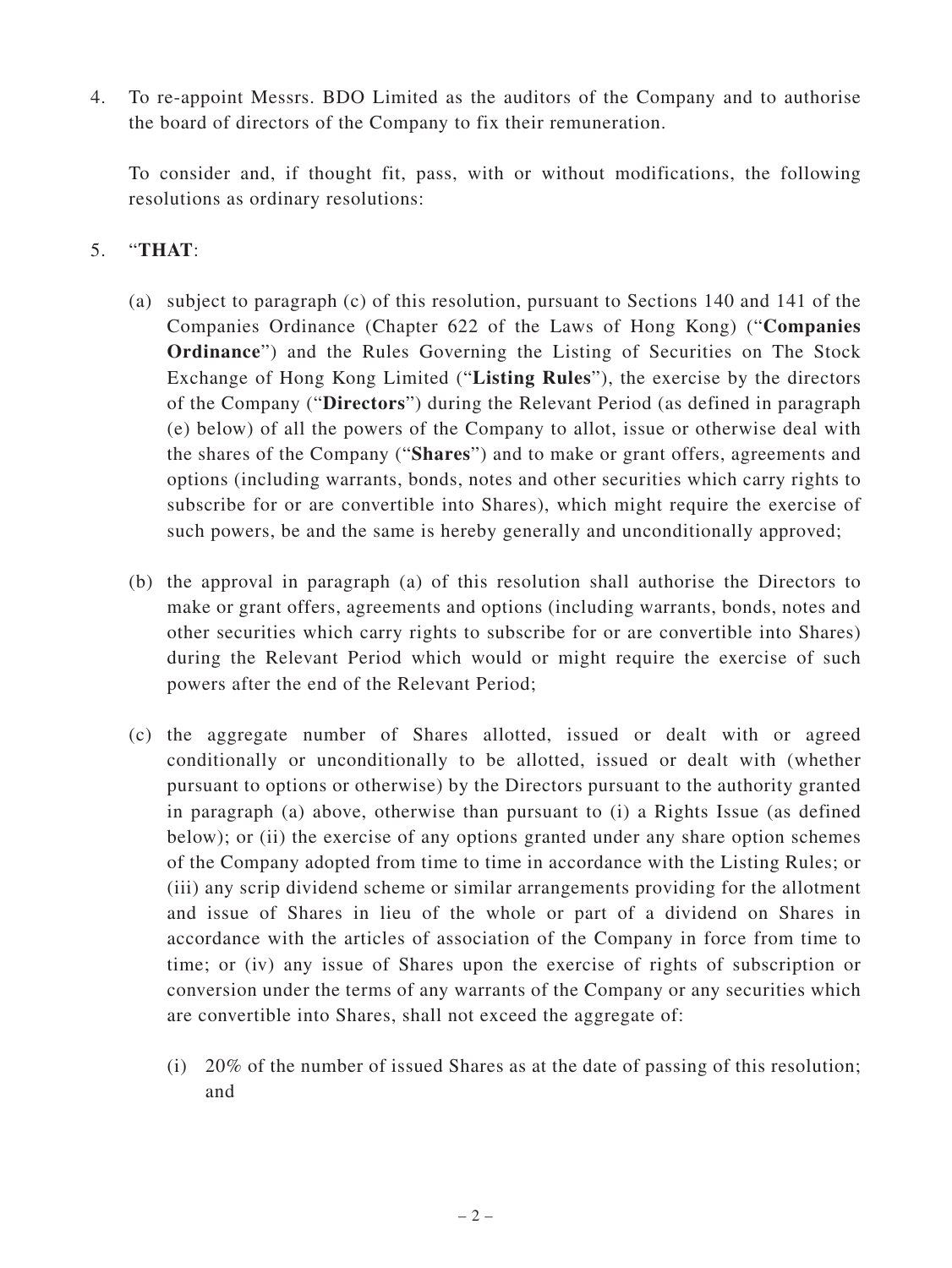(ii) (if the Directors are so authorised by a separate ordinary resolution of the shareholders of the Company) the aggregate number of Shares repurchased by the Company subsequent to the passing of this resolution (up to 10% of the number of issued Shares as at the date of passing of that separate ordinary resolution),

and the authority pursuant to paragraph (a) of this resolution shall be limited accordingly;

- (d) if, after the passing of this resolution, the Company conducts a share consolidation or subdivision, the number of Shares subject to the limit set out in paragraph (c) above shall be adjusted to the effect that the number of Shares subject to the limit set out in paragraph (c) above as a percentage of the total number of issued Shares at the time immediately before and after such consolidation or subdivision shall be the same;
- (e) for the purposes of this resolution:

"**Relevant Period**" means the period from the date of passing of this resolution until the earliest of:

- (i) the conclusion of the next annual general meeting of the Company;
- (ii) the expiration of the period within which the next annual general meeting of the Company is required to be held by the articles of association of the Company, the Companies Ordinance or any applicable law of Hong Kong; or
- (iii) the passing of an ordinary resolution by the shareholders of the Company in general meeting revoking or varying the authority given to the Directors by this resolution;

"**Rights Issue**" means an offer of Shares, or offer or issue of warrants, options or other securities giving rights to subscribe for Shares open for a period fixed by the Directors to holders of Shares whose names appear on the Company's register of members on a fixed record date in proportion to their then holdings of Shares (subject to such exclusion or other arrangements as the Directors may deem necessary or expedient in relation to fractional entitlements, or having regard to any restrictions or obligations under the laws of, or the requirements of any recognised regulatory body or any stock exchange in, any territory applicable to the Company)."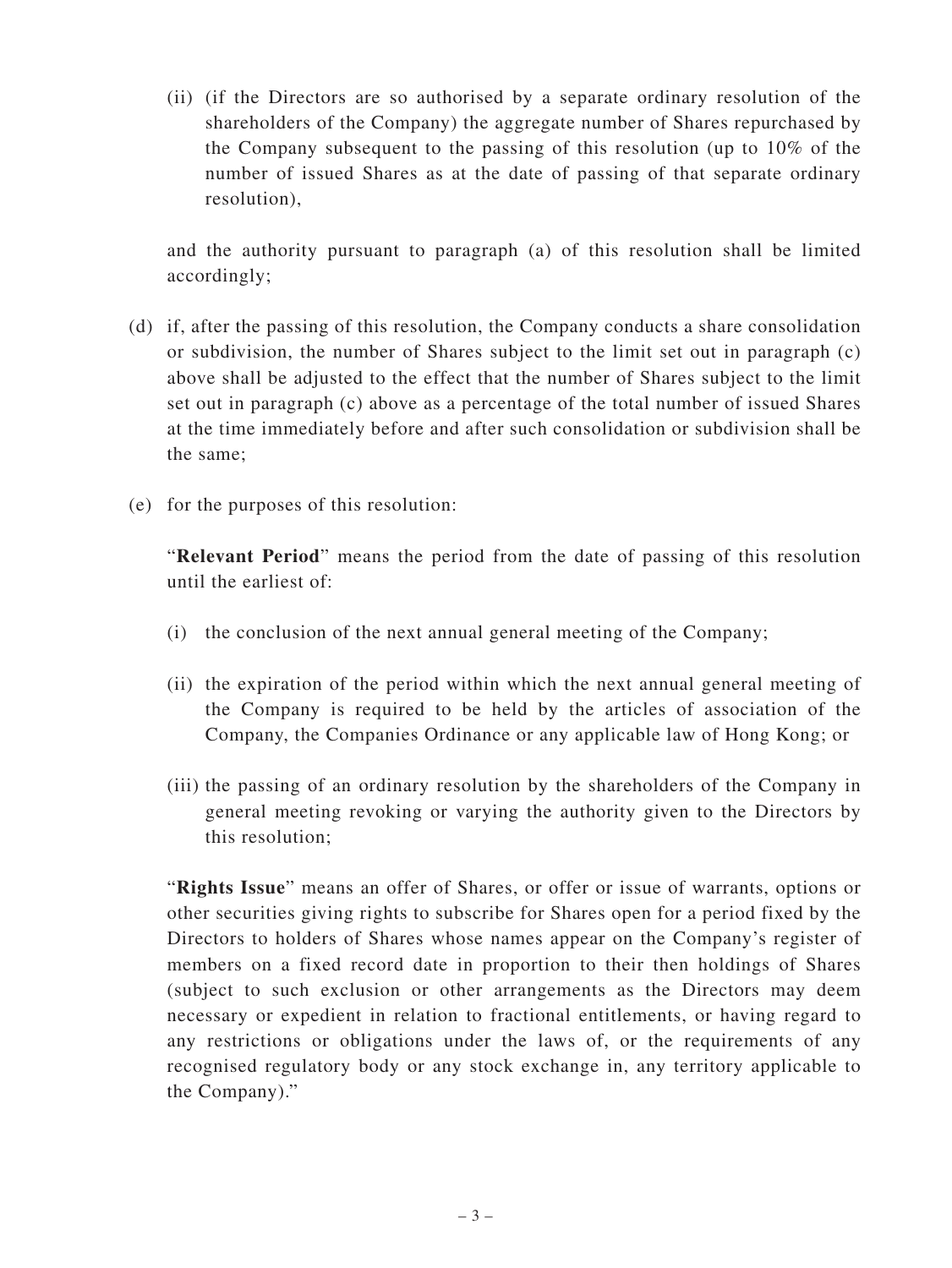### 6. "**THAT**:

- (a) subject to paragraph (b) below, the exercise by the directors of the Company ("**Directors**") during the Relevant Period (as defined in paragraph (d) below) of all powers of the Company to repurchase shares of the Company ("**Shares**") on The Stock Exchange of Hong Kong Limited ("**Stock Exchange**"), or any other stock exchange on which the Shares may be listed and recognised by the Securities and Futures Commission of Hong Kong ("**SFC**") and the Stock Exchange for such purpose, or otherwise in accordance with the rules and regulations of the SFC, the Stock Exchange, the Companies Ordinance (Chapter 622 of the Laws of Hong Kong) ("**Companies Ordinance**") and all other applicable laws in this regard, be and the same is hereby generally and unconditionally approved;
- (b) the aggregate number of Shares which may be repurchased or agreed to be repurchased by the Company pursuant to the authority granted in paragraph (a) of this resolution during the Relevant Period shall not exceed 10% of the number of issued Shares as at the date of passing of this resolution and the authority pursuant to paragraph (a) of this resolution shall be limited accordingly;
- (c) if, after the passing of this resolution, the Company conducts a share consolidation or subdivision, the number of Shares subject to the limit set out in paragraph (b) above shall be adjusted to the effect that the number of Shares subject to the limit set out in paragraph (b) above as a percentage of the total number of issued Shares at the time immediately before and after such consolidation or subdivision shall be the same; and
- (d) for the purposes of this resolution:

"**Relevant Period**" means the period from the date of passing of this resolution until the earliest of:

- (i) the conclusion of the next annual general meeting of the Company;
- (ii) the expiration of the period within which the next annual general meeting of the Company is required to be held by the articles of association of the Company, the Companies Ordinance or any applicable law of Hong Kong; or
- (iii) the passing of an ordinary resolution by the shareholders of the Company in general meeting revoking or varying the authority given to the Directors by this resolution."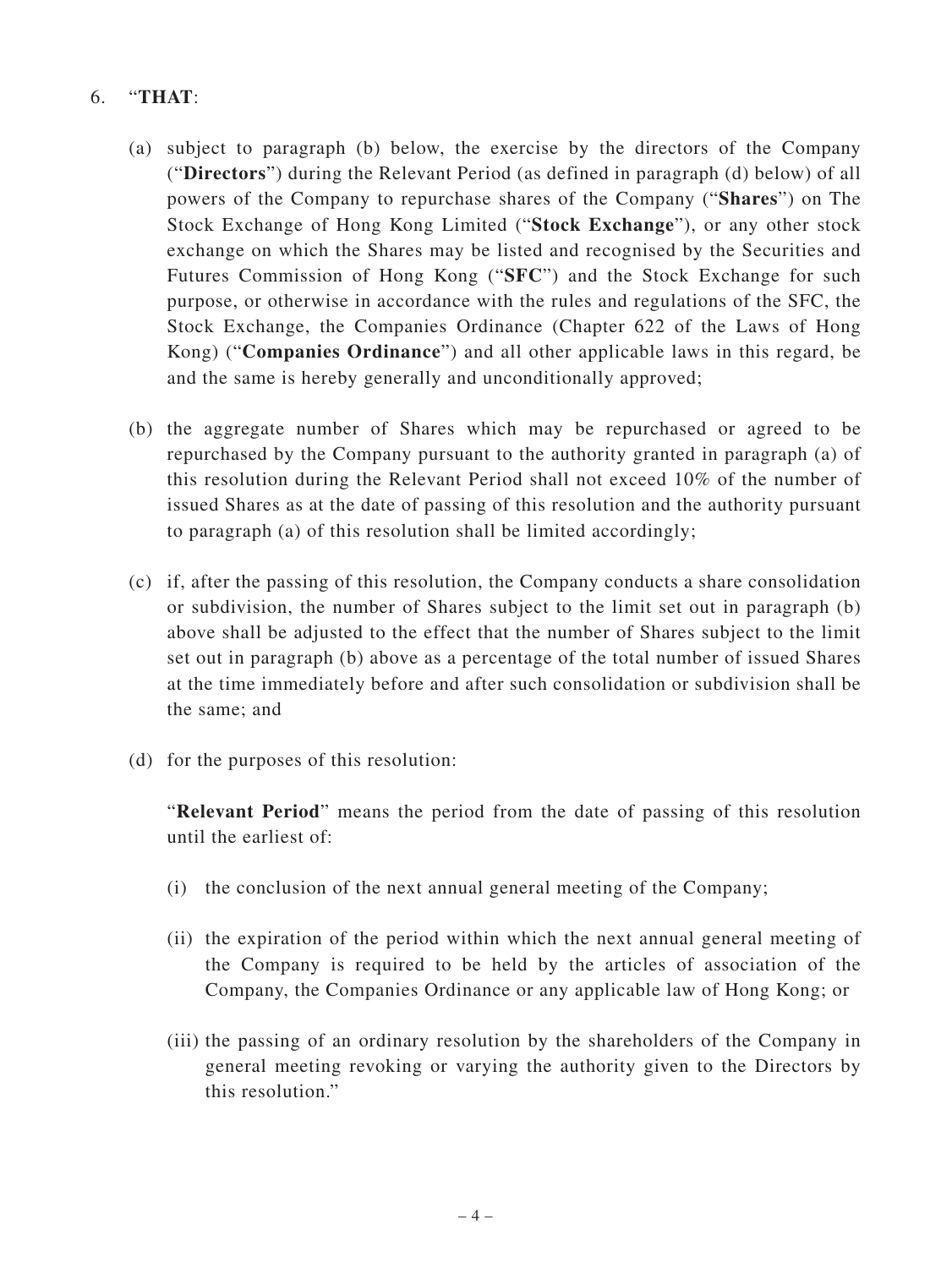7. "**THAT** conditional on the passing of the resolutions numbered 5 and 6 above, the authority granted to the directors of the Company ("**Directors**") pursuant to resolution numbered 5 above be and is hereby extended by the addition to the aggregate number of shares of the Company ("**Shares**") which may be allotted, issued or dealt with or agreed conditionally or unconditionally to be allotted, issued or dealt with by the Directors pursuant to or in accordance with such authority of an amount representing the aggregate number of Shares repurchased by the Company pursuant to or in accordance with the authority granted under resolution numbered 6 above."

#### **SPECIAL RESOLUTION**

To consider and, if thought fit, pass the following resolution as a special resolution:

8. "**THAT** the amended and restated articles of association of the Company (incorporating the proposed amendments to the existing articles of association of the Company, the details of which are set out in Appendix III to the circular of the Company dated 1 June 2022) ("**Restated Articles**"), a copy of which has been produced to this meeting and marked "A" and initialled by the chairman of the meeting for the purpose of identification, be and is hereby approved and adopted as the articles of association of the Company in substitution for, and to the exclusion of, the existing articles of association of the Company with immediate effect after the close of this meeting, and any director or company secretary of the Company be and is hereby authorised to do all such acts and things and execute all such documents, deeds and make all such arrangements that he shall, in his absolute discretion, deem necessary or expedient to implement the adoption of the Restated Articles."

> By order of the Board **China Chengtong Development Group Limited Zhang Bin** *Chairman*

1 June 2022

*Registered address in Hong Kong:* Suite 6406, 64th Floor Central Plaza 18 Harbour Road Wanchai, Hong Kong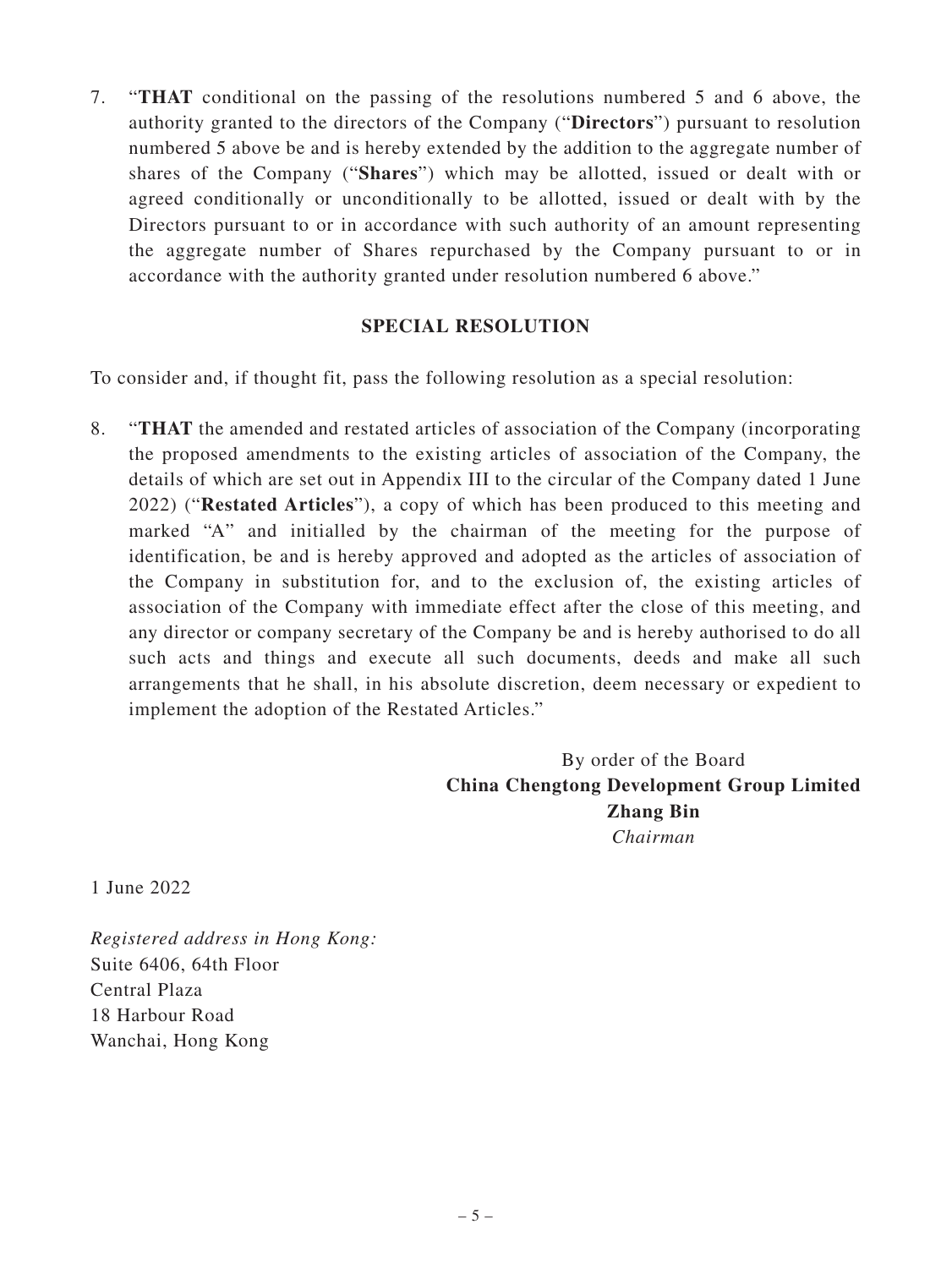#### *Notes:*

- (1) In view of the ongoing novel coronavirus (COVID-19) pandemic and recent requirements for prevention and control of its spread, the Company will implement certain preventive measures at the Meeting, the details of which are set out in the section headed "Precautionary Measures for the Annual General Meeting" on page 3 of the circular of the Company dated 1 June 2022, to safeguard the health and safety of the attending shareholders of the Company, staff and other stakeholders.
- (2) A shareholder of the Company entitled to attend and vote at the Meeting is entitled to appoint a proxy or proxies to attend and vote in his stead. If more than one proxy is so appointed, the form of proxy shall specify the number and class of shares in respect of which each such proxy is appointed. A proxy need not be a shareholder of the Company. In case of a joint holding, the form of proxy may be signed by any joint holder, but if more than one joint holder are present at the Meeting, whether in person or by proxy, that one of the joint holders whose name stands first on the register of members of the Company in respect of the relevant joint holding shall alone be entitled to vote in respect thereof.
- (3) The Company does not in any way wish to diminish the opportunity available to the shareholders of the Company to exercise their rights and to vote, but is conscious of the pressing need to protect the shareholders from possible exposure to COVID-19. **For the health and safety of the shareholders, the Company would like to encourage shareholders to exercise their right to vote at the Meeting by appointing the chairman of the Meeting as their proxy instead of attending the Meeting in person. Physical attendance is not necessary for the purpose of exercising shareholders' rights.**
- (4) To be valid, the form of proxy together with any power of attorney or other authority, if any, under which it is signed or a notarially certified copy of that power of attorney or authority must be deposited with the Company's share registrar and transfer office, Computershare Hong Kong Investor Services Limited, at 17M Floor, Hopewell Centre, 183 Queen's Road East, Wanchai, Hong Kong by 10:00 a.m. on Wednesday, 22 June 2022 or not later than 48 hours before the time appointed for holding any adjournment of the Meeting. Completion and return of the form of proxy will not preclude shareholders of the Company from attending and voting in person at the Meeting or any adjournment thereof should they so wish and, in such event, the form of proxy previously submitted shall be deemed to be revoked.
- (5) For determining the entitlement of the shareholders of the Company to attend and vote at the Meeting, shareholders of the Company whose names appear on the register of members of the Company at 4:30 p.m. on Monday, 20 June 2022 shall be entitled to attend and vote at the Meeting. In order to be entitled to attend and vote at the Meeting, all completed share transfer documents, accompanied by the relevant share certificates, must be lodged with the Company's share registrar and transfer office, Computershare Hong Kong Investor Services Limited, at Shops 1712-1716, 17th Floor, Hopewell Centre, 183 Queen's Road East, Wanchai, Hong Kong for registration no later than 4:30 p.m. on Monday, 20 June 2022.
- (6) For determining the entitlement to the final dividend for the year ended 31 December 2021, the register of members of the Company will be closed on Friday, 8 July 2022, on which day no transfer of shares will be registered. In order to qualify for the proposed final dividend for the year ended 31 December 2021, all completed share transfer documents, accompanied by the relevant share certificates, must be lodged with the Company's share registrar and transfer office, Computershare Hong Kong Investor Services Limited, at Shops 1712-1716, 17th Floor, Hopewell Centre, 183 Queen's Road East, Wanchai, Hong Kong for registration no later than 4:30 p.m. on Thursday, 7 July 2022.